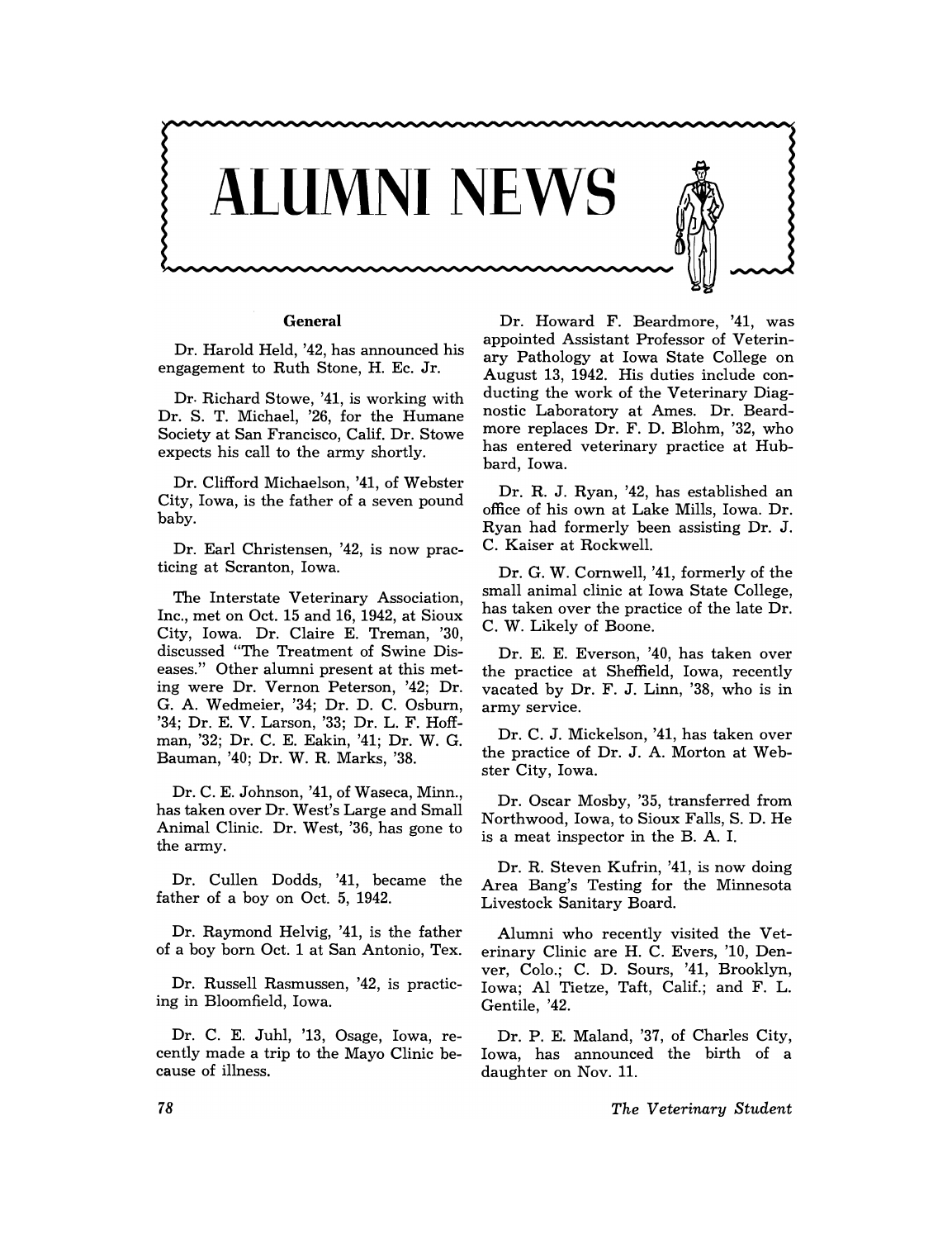Dr. G. R. Suedkamp, '40, on Sept. 7 became the father of a boy, Stanley John.

Dr. H. P. Jensen, '42, Blairsburg, Iowa, announced his engagement to Marjorie Beneke, H. Ec. Jr., on Oct. 10.

Dr. Joseph W. Sexton, '42, of Sumner, Iowa, was married the latter part of August to Miss Mary Elaine Devine, '41, of Bancroft, Iowa.

Dr. Clifford T. Orton, '42, was married on Oct. 18 to Miss Ruth Haglund of Brockway, Mont. Dr. Orton has established a veterinary practice in Cambellsport, Wis., where the couple is at home.

Dr. Alvin E. Ponder, '41, of Mount Pleasant, Iowa, was killed in an airplane crash during late September. Dr. Ponder held a private pilot's license. A passenger accompanying Dr. Ponder also was killed.

## Army

Dr. Edmond Capesius, '40; Dr. F. J. Linn, '38, and Dr. Andrew Monlux, '42, have been inducted into the army. Their addresses are unknown.

Dr. John Arnold, '41, was called to the army on Oct. 12.

Capt. Richard E. Geisler, '33, who was on C.C.C. duty at Salt Lake City, Utah, is now serving in the army. He can be located at the 16th Vet. Evacuation Hospital, Fort Bliss, Tex.

Lt. Lloyd V. Fry, '35, is located at the 30th Vet. General Hospital, Fort Bliss, Tex.

Dr. Louis Feldman, '42, who has been at Camp Dodge, Iowa, has recently received his commission in the Veterinary Corps.

Lt. Don Ward, '42, is now at Fort Worth, Tex.

Dr. Frank Bartley, '41, was inducted into the army Oct. 1, 1942.

Dr. Bob Jacobs, '42, was inducted Oct. 12. He has been at Fergus Falls, Minn., at Dr. Larson's Animal Hospital.

Lt. James Fitch, '38, has recently been assigned Station Veterinarian at the Santa Ana Army Air Base at Santa Ana, Calif.

Dr. Charles G. Hanna, '37, is now in the army. His address is unknown.

Lt. Harry W. Johnson, '33, who was on the teaching staff of the Colorado State Veterinary College, is now in the army, located at the 1st Med. Squadron, Fort Bliss, Tex.

Lt. Ben F. Ward, '38, was called to active service with the Veterinary Corps on July 1, and is stationed at Colorado Springs, Colo.

Lt. Sam Kenzy, '42, is located at Fort Sill, Okla.

The following is a list of some of the other alumni now serving in the armed



*Fall,1942*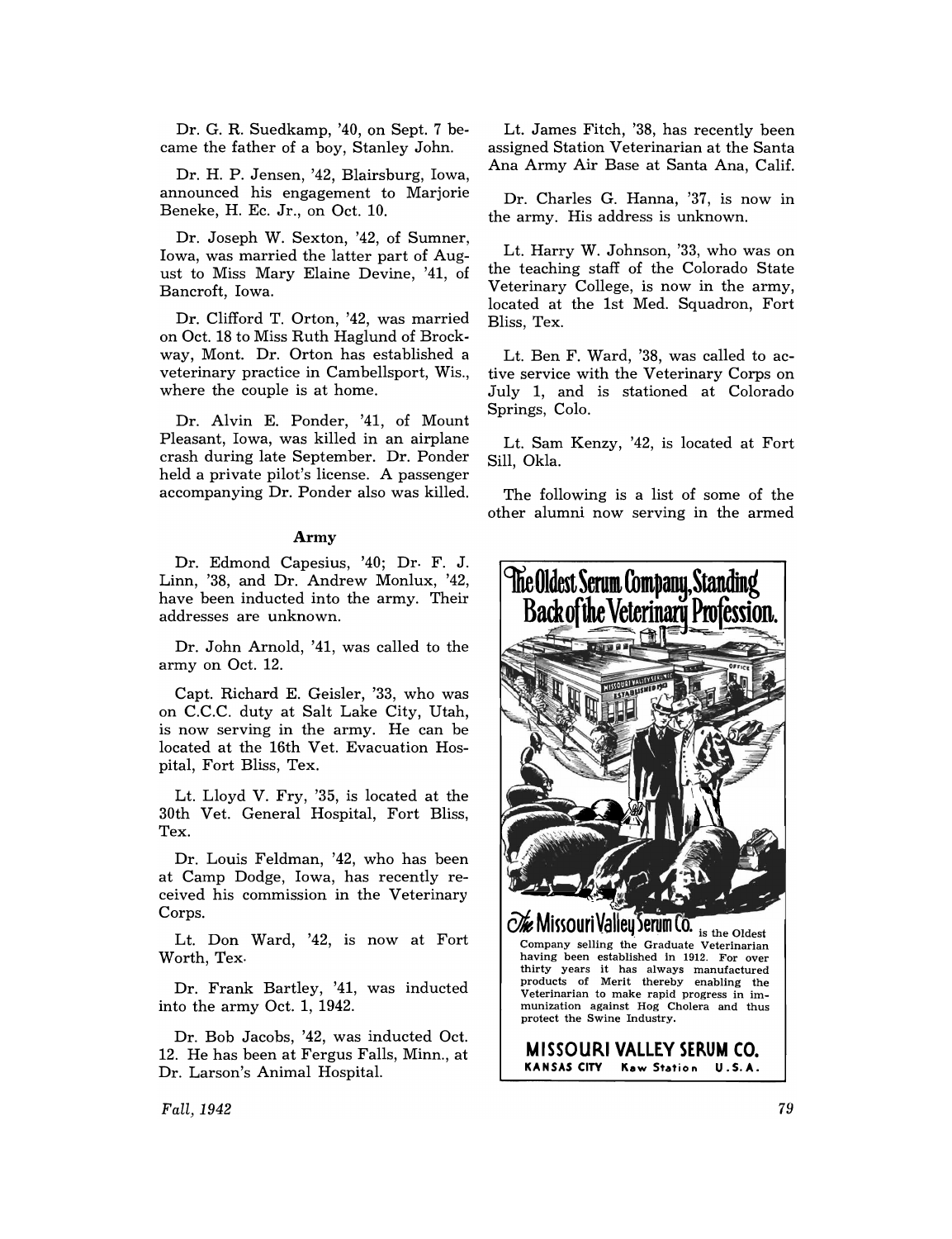forces. Where the military address is not known, the home address is given.

Capt. Robert J. Miller, '38, 797 Cleveland Ave. S., St. Paul, Minn.

Lt. William S. Monlux, '37, Third Med. Lab., A.P.O. 923, co Postmaster, San Francisco, Calif.

Lt. Warren H. Smeltzer, '39, Class 42-K, Randolph Field, Tex.

Lt. J. K. Marriott, '42, Station Hospital, Maxwell Field, Ala.

Lt. D. L. Nifieniger, '39, Station Hospital, Camp Rucker, Ala.

Lt. Bertram V. Allen, '34, Vet. Corps of Army, Camp Grant, Ill.

Lt. Victor J. Cook, '30, 229 Carnahan, San Antonio, Tex.

Major Solon B. Renshaw, '17, Rushmore, Minn.

Major Nels F. Christensen, '33, 93rd Div., Ft. Huachuca, Ariz.

Lt. R. B. Hovland, '39, 4145 Warwick Ave., Kansas City, Mo.

Lt. C. 1. Angstrom, '38, Pigeon Breeding and Training Center, Camp Crowder, Mo.

Lt. Harold E. Held, '42, Vet. Corps, San Antonio, Q.M. Depot, Ft. Sam Houston, Tex.

Lt. James H. Clements, '39, 9349 S. Laflin, Chicago, Ill.

Major Duran H. Summers, '23, Perrin Field, Tex.

Lt. Myron S. Arlein, '38, Office of the Port Veterinarian, Boston Point of Embarkation, Boston, Mass.

Lt. W. G. Venzke, '35, 9th Med. Lab., Fort Sam Houston, Tex.

Capt. Don C. Vest, '37, 357 Carpenter Ave., Newburgh, N. Y.

Lt. Keith B. Wiser, '38, A.AF., AF.S., T.E., Blytheville, Ark.

Lt. W. J. Oglesby, '31, Asst. Pont. Vet. Nope, New Orleans, La.

Pharm. 3/C William Sessions, '42, U. S. Naval Training Station, Great Lakes, Ill.

Lt. R. Leland West, '36, Vet. Corps, Camp Carson, Colorado Springs, Colo.

Lt. George A. Leonard, '39, 11 Clinton St., San Rafael, Calif.

Lt. Don L. Caswell, '37,29 S. Beckman, Battle Creek, Mich.

Capt. Edward E. Thompson, '34, 2nd Vet. Co., Fort Bliss, Tex.

Lt. L. K. Bailey, '33, 2nd Vet. Co., Fort Bliss, Tex.

Lt. Lawrence Pint, '36, 2nd Vet. Co., Fort Bliss, Tex.

Lt. Walter H. Timm, '41, and Lt. A. H. Gaffin, '41, are located at the Med. Tr. Battalion, Camp Grant, Ill.

## Change of Address

The following is a list of new addresses as reported to the Veterinary Student:

Dr. R. E. Rasmussen, '42, Bloomfield. Iowa.

Dr. Raymond Gathman, '37, Ft. Moultrie, S. C.

Dr. Raymond 1. Helvig, '41, U. S. Public Health Dept., 1604 Smith Young Tower, San Antonio, Tex.

Dr. Howard W. Dunne, '41, 264 Pleasant St., Omaha, Neb.

Dr. Earl T. Christensen, '42, Scranton, Iowa.

Dr. Arthur C. Gathman, '42, 108 E. Div. St., Kewanee, Ill.

Dr. Roland A. Sawyer, '26, 810 82nd Ave., Brookings, S. D.

Dr. Maynard Rosenberger, '03, 1142 Fairview Ave., San Gabriel, Calif.

Dr. H. G. Voetberg, '31, Box 810, Miles City, Mont.

Dr. R. F. Rasmussen, '31, Glencoe, Minn.

Dr. C. Donald Van Howeling, '42, 121 S. Pasfield, Springfield, Ill.

Dr. R. S. Tillie, '16, 1004 Cedar St., Muscatine, Iowa.

Dr. Eugene S. McClelland, '42, Pekin, Ill.

Dr. H. W. Hall, '13, 552 Forest Drive, Cedar Rapids, Iowa.

Dr. J. D. Cline, '10, 3125 lola Ave., Des Moines, Iowa.

Dr. Harry A. Snelbaker, '38, Oroville Animal Hospital, Oroville, Calif.

Dr. M. N. Wardall, '34, 1204 Franklin, Apt. 6, Wichita, Kan.

Dr. M. J. Belton, '18, 1508 22nd St., La Grande, Ore.

*(Concl1lded on page 82)* 

*The Veterinary Student* 

80